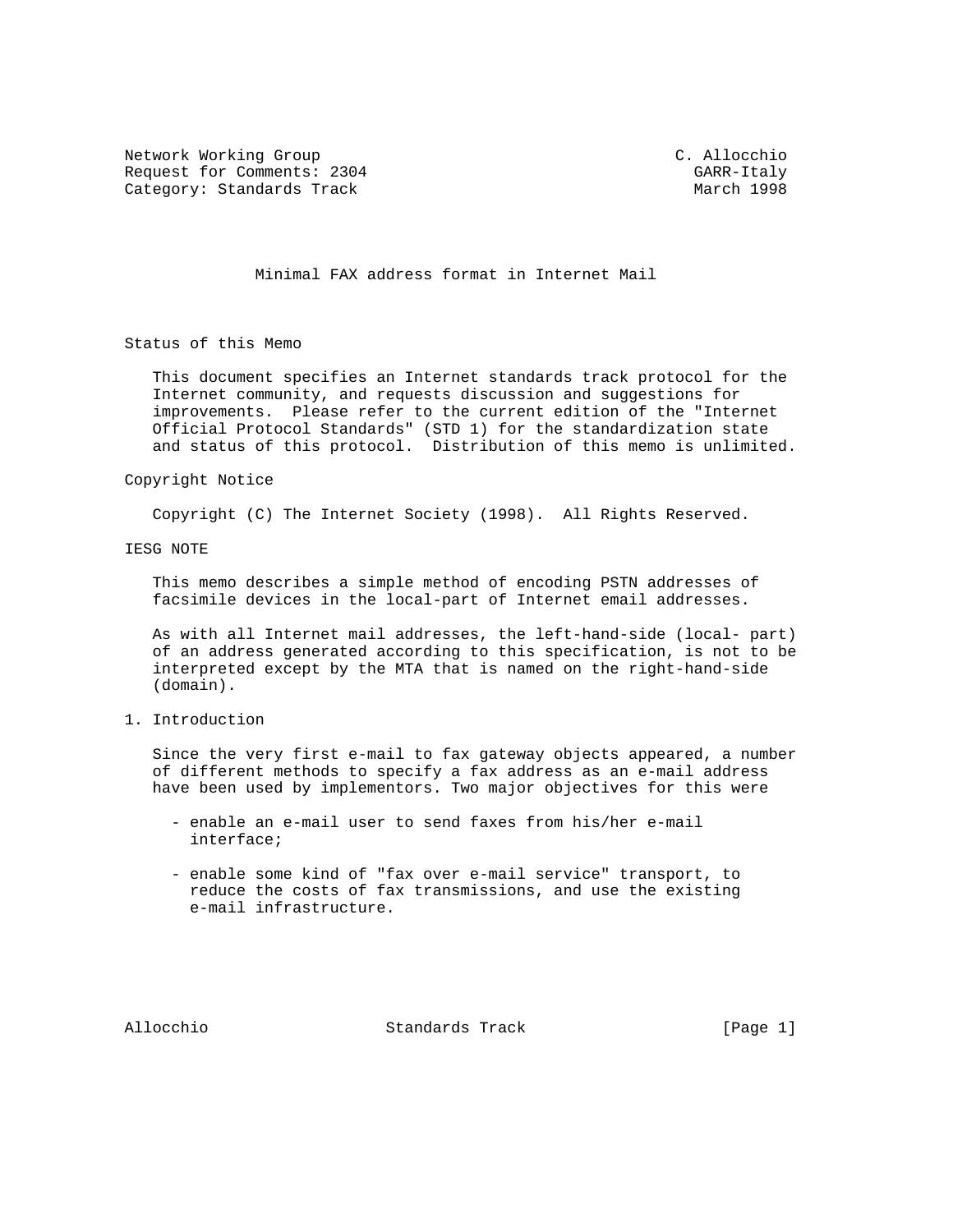This memo describes the MINIMAL addressing method and standard extensions to encode FAX addresses in e-mail addresses, as required in reference [13]. The opposite problem, i.e. to allow a traditional numeric-only fax device user to access the e-mail transport service, is not discussed here.

 All implementations supporting this FAX over e-mail address format MUST support as a minimum the specification described in this document. The generic complex case of converting the whole PSTN addressing in e-mail is out of scope in this minimal specification: there is some work in progress in the field, where also a number of standard optional extensions are being defined.

 In this document the formal definitions are described using ABNF syntax, as defined into [7]. We will also use some of the "CORE DEFINITIONS" defined in "APPENDIX A - CORE" of that document. The exact meaning of the capitalised words

 "MUST", "MUST NOT", "REQUIRED", "SHALL", "SHALL NOT", "SHOULD", "SHOULD NOT", "RECOMMENDED", "MAY", "OPTIONAL"

is defined in reference [6].

2. Minimal Fax address

 The "service-selector" defined in section 2 of reference [13] for the fax service is:

service-selector = "FAX"

 The minimal addressing for the fax service also requires support for a "qualif-type1" element (see section 2 of reference [13]). This element is an OPTIONAL element of the fax address, but its support, when present, is REQUIRED:

qualif-type1 = "/" t33-sep "=" sub-addr

where

t33-sep = "T33S"

 $sub-addr = 1*(-DIGIT)$ 

Thus, the minimal specification of a fax in e-mail address is:

fax-address = fax-mbox [ "/T33S=" sub-addr ]

fax-mbox = "FAX=" global-phone

Allocchio Standards Track [Page 2]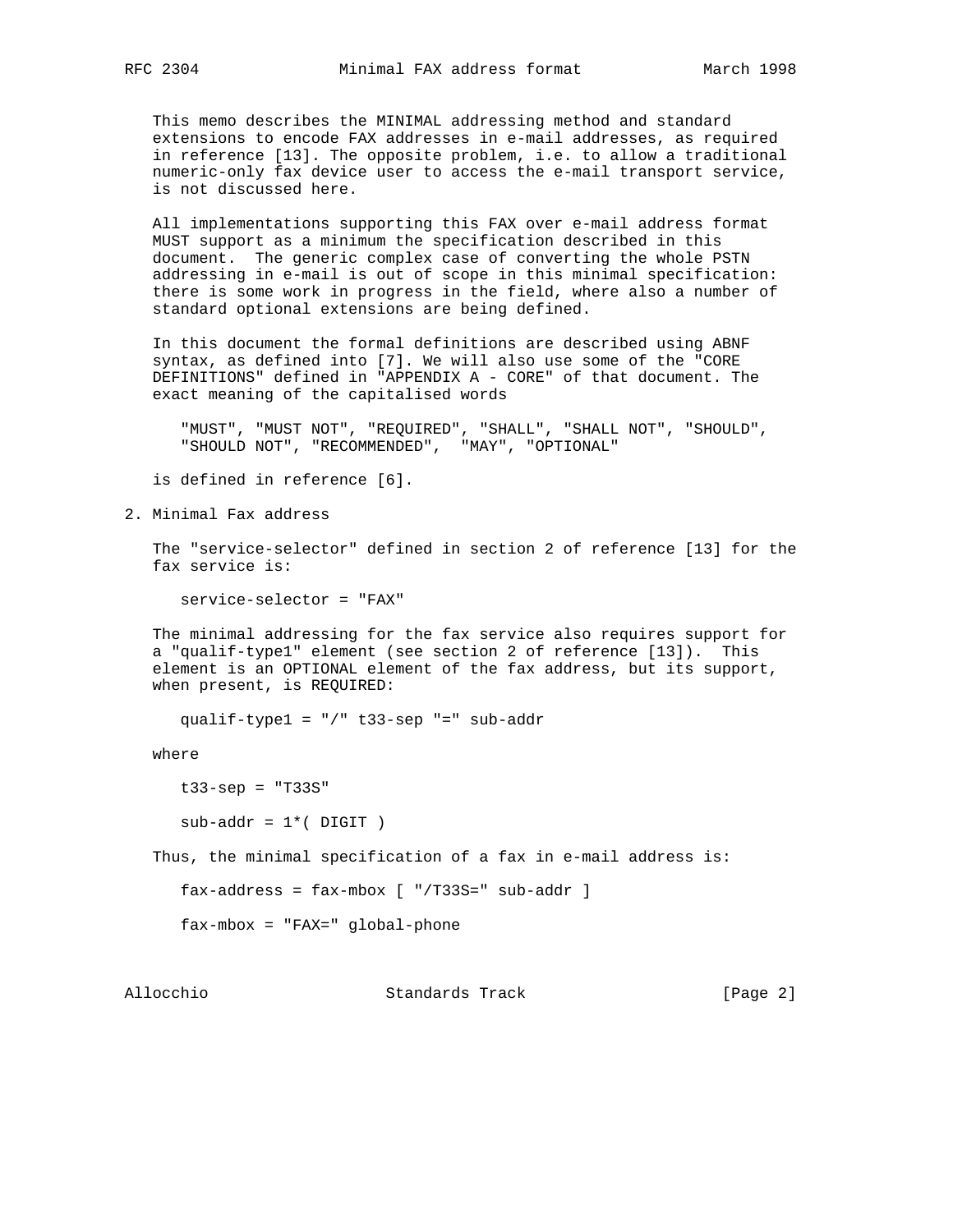Note: See section 4.1 in case multiple sub-addr per fax-mbox need to be specified. The Minimal supported syntax for global-phone (as described in section reference [13]) is: global-phone = "+" 1\*( DIGIT , written-sep )  $written-sep = ( " - " / " . " )$  The use of other dialling schemas for PSTN numbers (like private numbering plans or local dialling conventions) is also allowed. However, this does not preclude nor remove the minimal compulsory requirement to support the "global-phone" syntax as defined above. Any non "global-phone" dialling schema MUST NOT use the leading "+" between the "=" sign and the dialling string. The "+" sign is strictly reserved for the standard "global-phone" syntax. Note: The specification of these different dialling schemas is out of scope for this minimal specification. User specification of PSTN e-mail addresses will be facilitated if they can insert these separators between dial elements like digits etc. For this reason we allow them in the syntax the written-sep element. Implementors' note: Use of the written-sep elements is allowed, but not recommended. Any occurences of written-sep elements in a pstn-mbox MUST be ignored by all conformant implementations. User Agents SHOULD remove written-sep elements before submitting messages to the Message Transport System. 2.2 Some examples of a minimal "fax-address" FAX=+3940226338 FAX=+12027653000/T33S=1387 FAX=+33-1-88335215

Allocchio Standards Track [Page 3]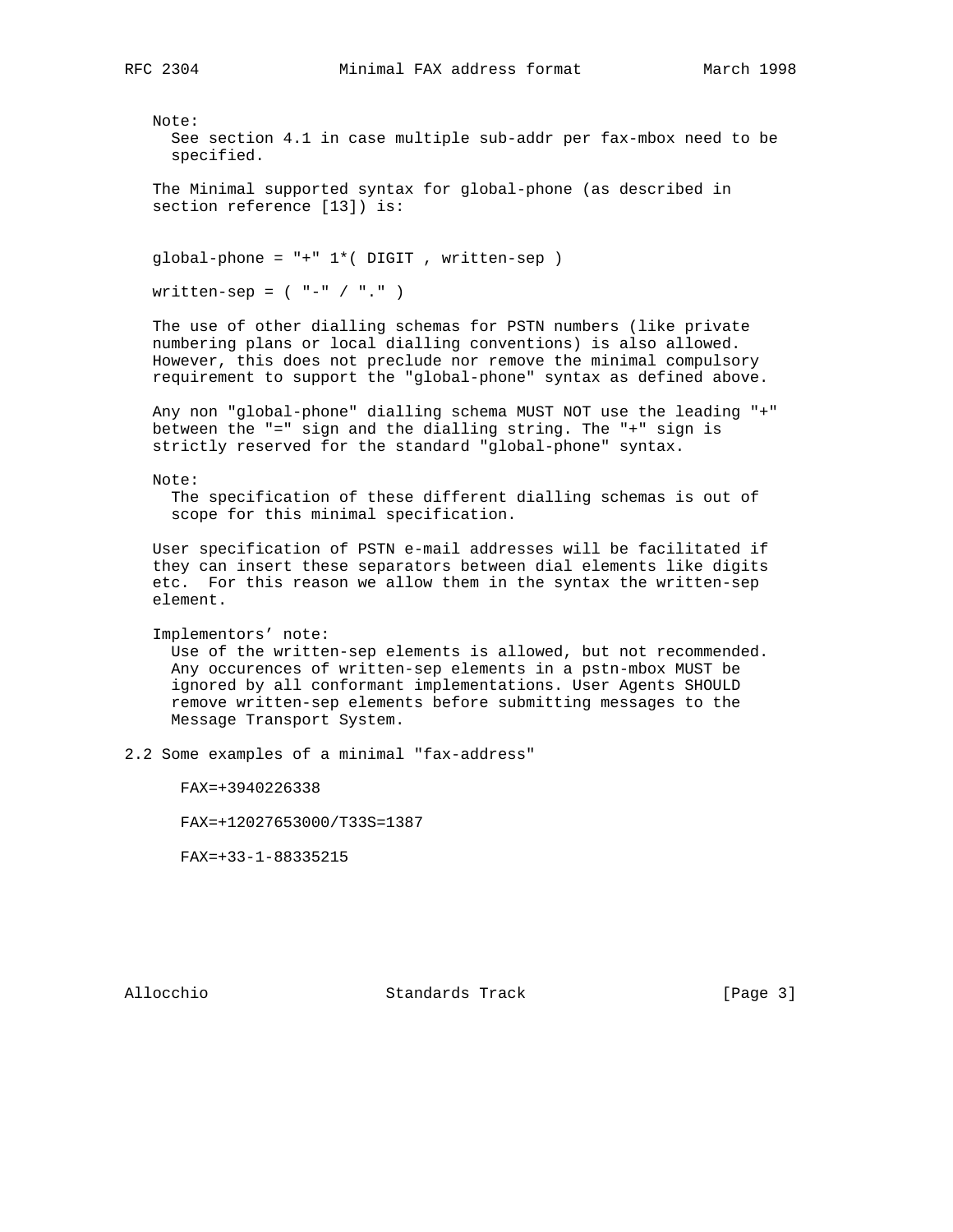3. The e-mail address of the I-fax device: mta-I-fax

 An "I-fax device" has an e-mail address, or to be more exact, a name which enables a mail system to identify it on the e-mail global system.

 In Internet mail, this is the Right Hand Side (RHS) part of the address, i.e. the part on the right of the "@" sign. We will call this mta-I-fax

 $mta-I-fax = domain$ 

 For "domain" strings used in SMTP transmissions, the string MUST conform to the requirements of that standard's <domain> specifications [1], [3]. For "domain" strings used in message content headers, the string MUST conform to the requirements of the relevant standards [2], [3].

 Note: in both cases, the standards permit use of "domain names" or "domain literals" in addresses.

4. The fax-email

 The complete structure used to transfer a minimal FAX address over the Internet e-mail transport system is called "fax-email". This object is an e-mail address which conforms to RFC822 [2] and RFC1123 [3] "addr-spec" syntax, with some extra structure which allows the FAX number to be identified.

fax-email =  $['/"]$  fax-address  $['/"]$  "@" mta-I-fax

Implementors' note:

 The optional "/" characters can result from other mail transport services gateways, where it is also an optional element. Implementations MUST accept the optional slashes but SHOULD NOT generate them. Gateways are allowed to strip them off when converting to Internet mail addressing.

 It is essential to remind that "fax-address" element MUST strictly follow the "quoting rules" spcified in the relevant standards [2], [3]

4.1 Multiple subaddresses

 In case a particular service requires multiple T.33 subaddresses, and these subaddresses need to be given on the same "fax-mbox", multiple "fax-email" elements will be used.

Allocchio Standards Track [Page 4]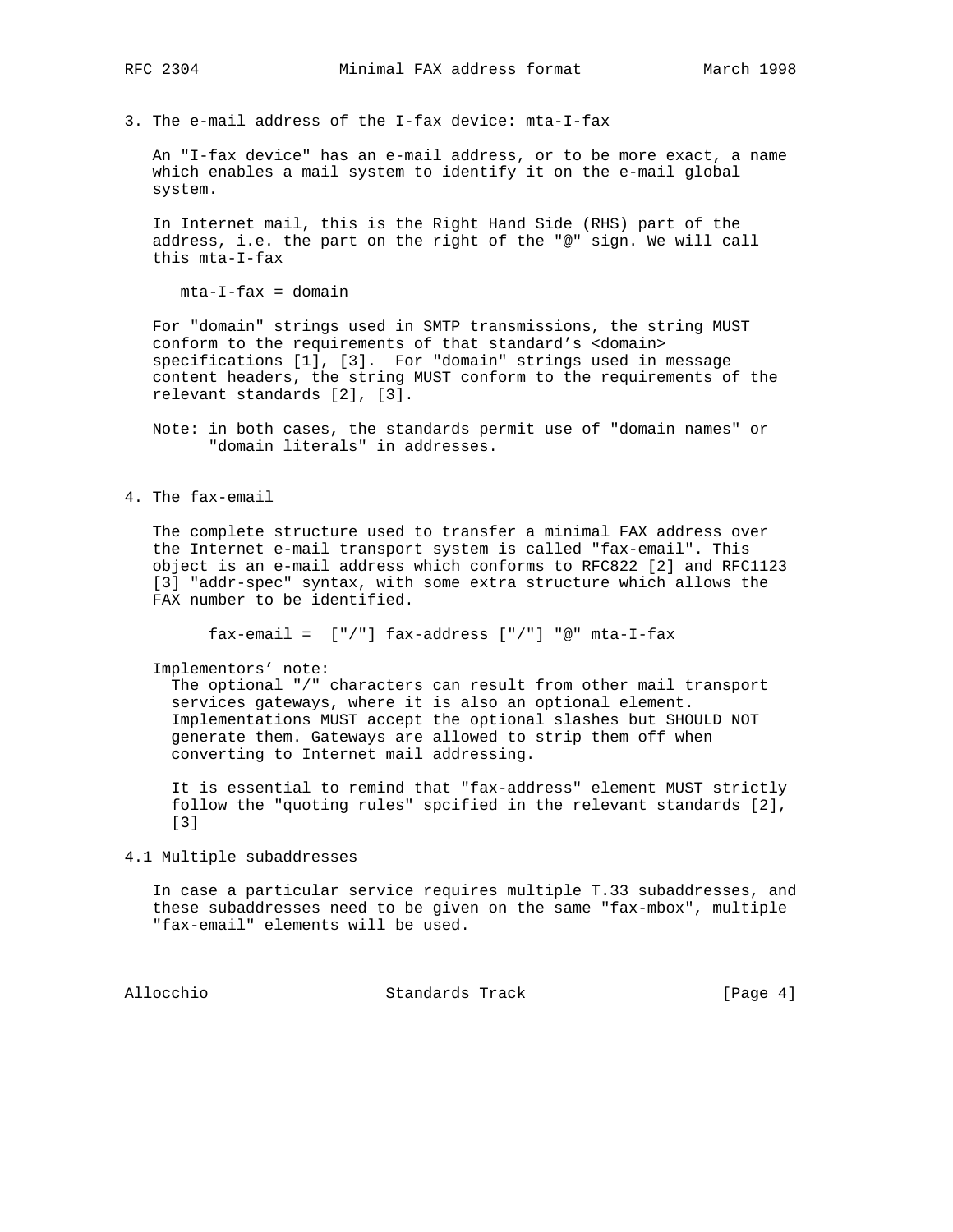Implementors' note: The UA could accept multiple subaddress elements for the same global-phone, but it must generate multiple "fax-mbox" elements when passing the message to the MTA.

4.2 Some examples of minimal "fax-email"

FAX=+3940226338@faxworld.org

FAX=+12027653000/T33S=1387@faxworld.org

/FAX=+33-1-88335215/@faxworld.org

5. Conclusion

 This proposal creates a minimal standard encoding for FAX addresses within the global e-mail transport system. The proposal requires no changes to existing e-mail software.

6. Security Considerations

 This document specifies a means by which FAX addresses can be encoded into e-mail addresses. As routing of e-mail messages is determined by Domain Name System (DNS) information, a successful attack on this service could force the mail path via some particular gateway or message transfer agent where mail security can be affected by compromised software.

 There are several means by which an attacker might be able to deliver incorrect mail routing information to a client. These include: (a) compromise of a DNS server, (b) generating a counterfeit response to a client's DNS query, (c) returning incorrect "additional information" in response to an unrelated query. Clients SHOULD ensure that mail routing is based only on authoritative answers. Once DNS Security mechanisms [5] become more widely deployed, clients SHOULD employ those mechanisms to verify the authenticity and integrity of mail routing records.

7. Author's Address

 Claudio Allocchio Sincrotrone Trieste SS 14 Km 163.5 Basovizza I 34012 Trieste Italy

Allocchio Standards Track [Page 5]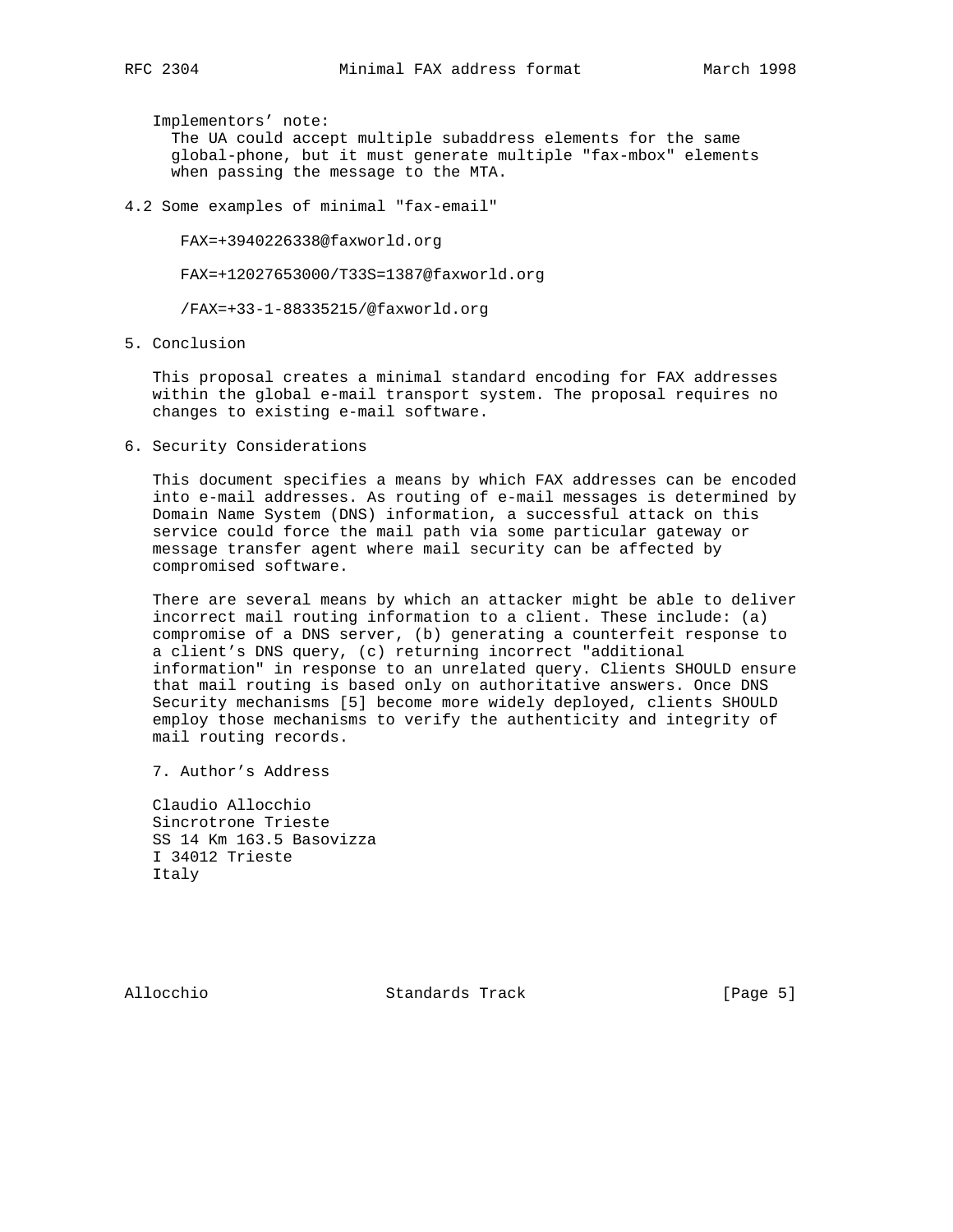RFC822: Claudio.Allocchio@elettra.trieste.it X.400: C=it;A=garr;P=Trieste;O=Elettra; S=Allocchio;G=Claudio; Phone: +39 40 3758523 Fax: +39 40 3758565

- 8. References
	- [1] Postel, J., "Simple Mail Transfer Protocol", STD 10, RFC 821, August 1982.
	- [2] Crocker, D., " Standard for the format of ARPA Internet text messages", STD 11, RFC 822, August 1982.
	- [3] Braden, R., "Requirements for Internet hosts application and support", RFC 1123, October 1989.
	- [4] Malamud, C. and M. Rose, "Principles of Operation for the TPC.INT Subdomain: Remote Printing -- Technical Procedures", RFC 1528, October 1993.
	- [5] Eastlake, D. and C. Kaufman, "Domain Name System Security Extensions", RFC 2065, January 1997.
	- [6] Bradner, S., "Key words for use in RFCs to Indicate Requirement Levels", RFC 2119, March 1997.
	- [7] Crocker, D. and P. Overell, "Augmented BNF for Syntax Specifications", RFC 2234, November 1997.
	- [8] ITU F.401 Message Handling Services: Naming and Addressing for Public Message Handling Service; recommendation F.401 (August 1992)
	- [9] ITU F.423 Message Handling Services: Intercommunication Between the Interpersonal Messaging Service and the Telefax Service; recommendation F.423 (August 1992)
	- [10] ITU E.164 Numbering plan for the ISDN era; recommendation E.164/I.331 (August 1991)
	- [11] ITU T.33 Facsimile routing utilizing the subaddress; recommendation T.33 (July, 1996)
	- [12] ETSI I-ETS 300,380 Universal Personal Telecommunication (UPT): Access Devices Dual Tone Multi Frequency (DTMF) sender for acoustical coupling to the microphone of a handset telephone (March 1995)

Allocchio Standards Track [Page 6]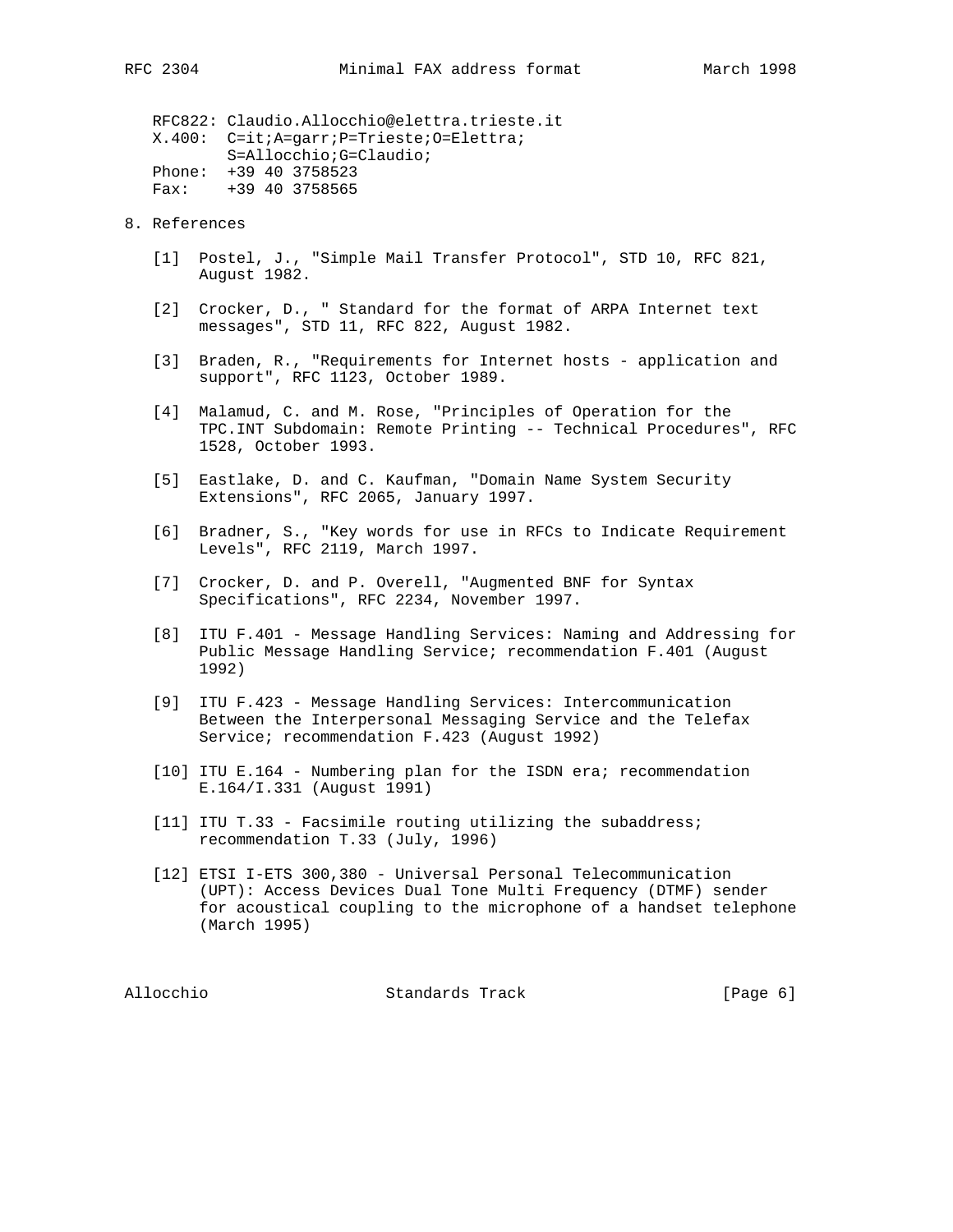- [13] Allocchio, C., " Minimal FAX address format in Internet Mail", RFC 2303, March 1998.
- [14] Kille, S., "MIXER (Mime Internet X.400 Enhanced Relay): Mapping between X.400 and RFC 822/MIME", RFC 2156, January 1998.

Allocchio Standards Track [Page 7]